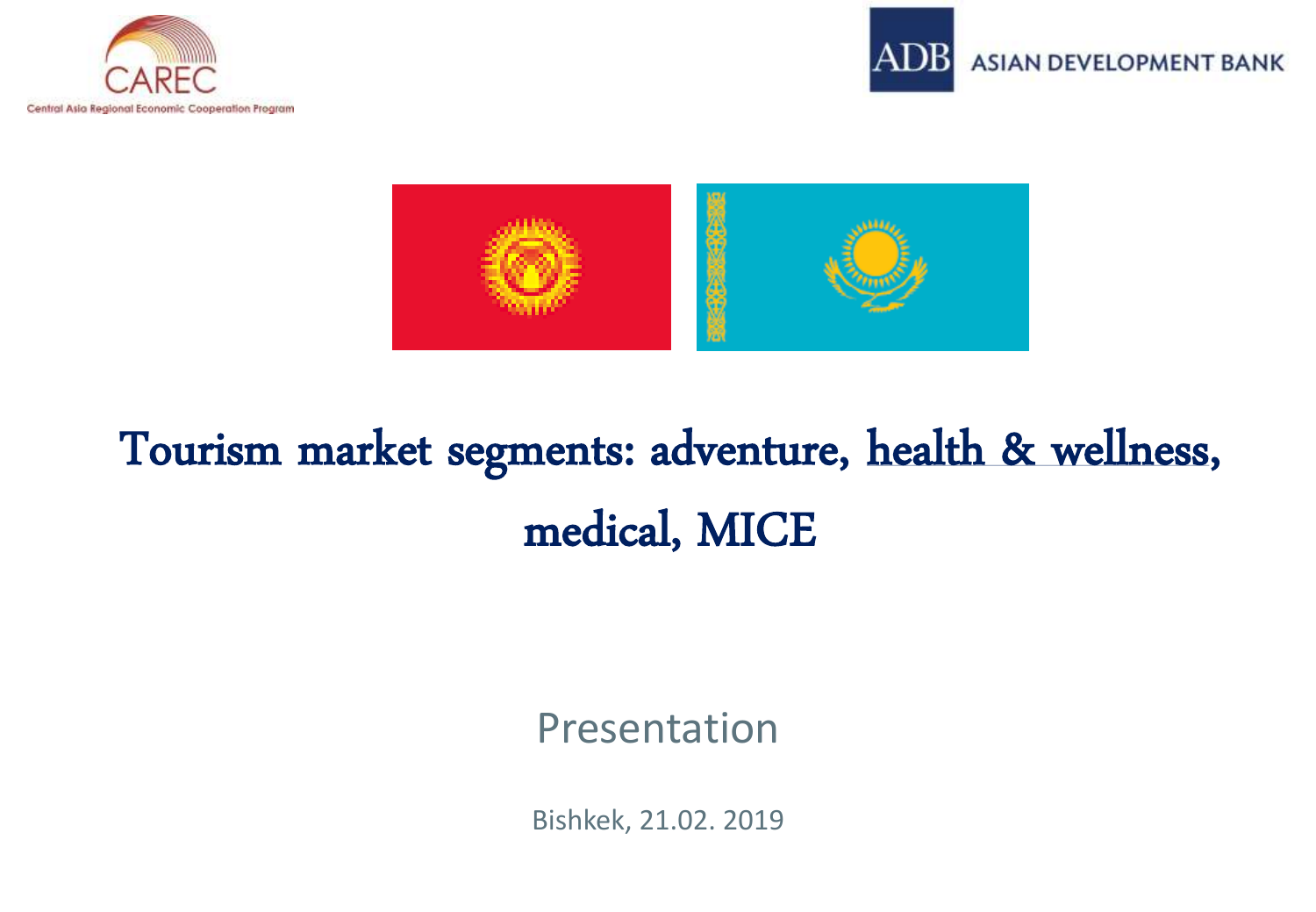### **Health Tourism (HT) – Definition, treatments, market drivers, decision criteria and supply models**

| <b>Definition</b>                        | Health tourism as -the organized travel outside one's local environment for                                                                                                                                                                                                                                                                                                                                                                                                                                                                                                                                                                                                                                                                                                                                                                                                                                                         |
|------------------------------------------|-------------------------------------------------------------------------------------------------------------------------------------------------------------------------------------------------------------------------------------------------------------------------------------------------------------------------------------------------------------------------------------------------------------------------------------------------------------------------------------------------------------------------------------------------------------------------------------------------------------------------------------------------------------------------------------------------------------------------------------------------------------------------------------------------------------------------------------------------------------------------------------------------------------------------------------|
| health                                   | the maintenance, enhancement or restoration of an individual's well-being in                                                                                                                                                                                                                                                                                                                                                                                                                                                                                                                                                                                                                                                                                                                                                                                                                                                        |
| tourism                                  | mind and body                                                                                                                                                                                                                                                                                                                                                                                                                                                                                                                                                                                                                                                                                                                                                                                                                                                                                                                       |
| <b>Who are</b><br>wellness<br>travelers? | Primary wellness traveler: whose trip or destination choice is primarily motivated<br>by wellness.<br>Visiting a destination spa or spa-resort for rejuvenation and stress reduction<br>Vacationing at a hot springs resort for a long weekend<br>Staying at an ashram for a meditation retreat<br>Traveling to a wellness center for a full-scale executive health checkup<br>Taking a wellness cruise<br>Yoga retreat that includes healthy food and meditation in a natural setting<br>Secondary wellness traveler: who seeks to maintain wellness while traveling or<br>who participates in wellness experiences while taking any type of trip for leisure or<br>business.<br>Demand for healthy accommodations, food, and fitness options<br>Visit to a hot springs bathing establishment as part of a trip<br>Visit to a spa, fitness center, beauty center, massage or reflexology treatment,<br>or a hammam, during a trip. |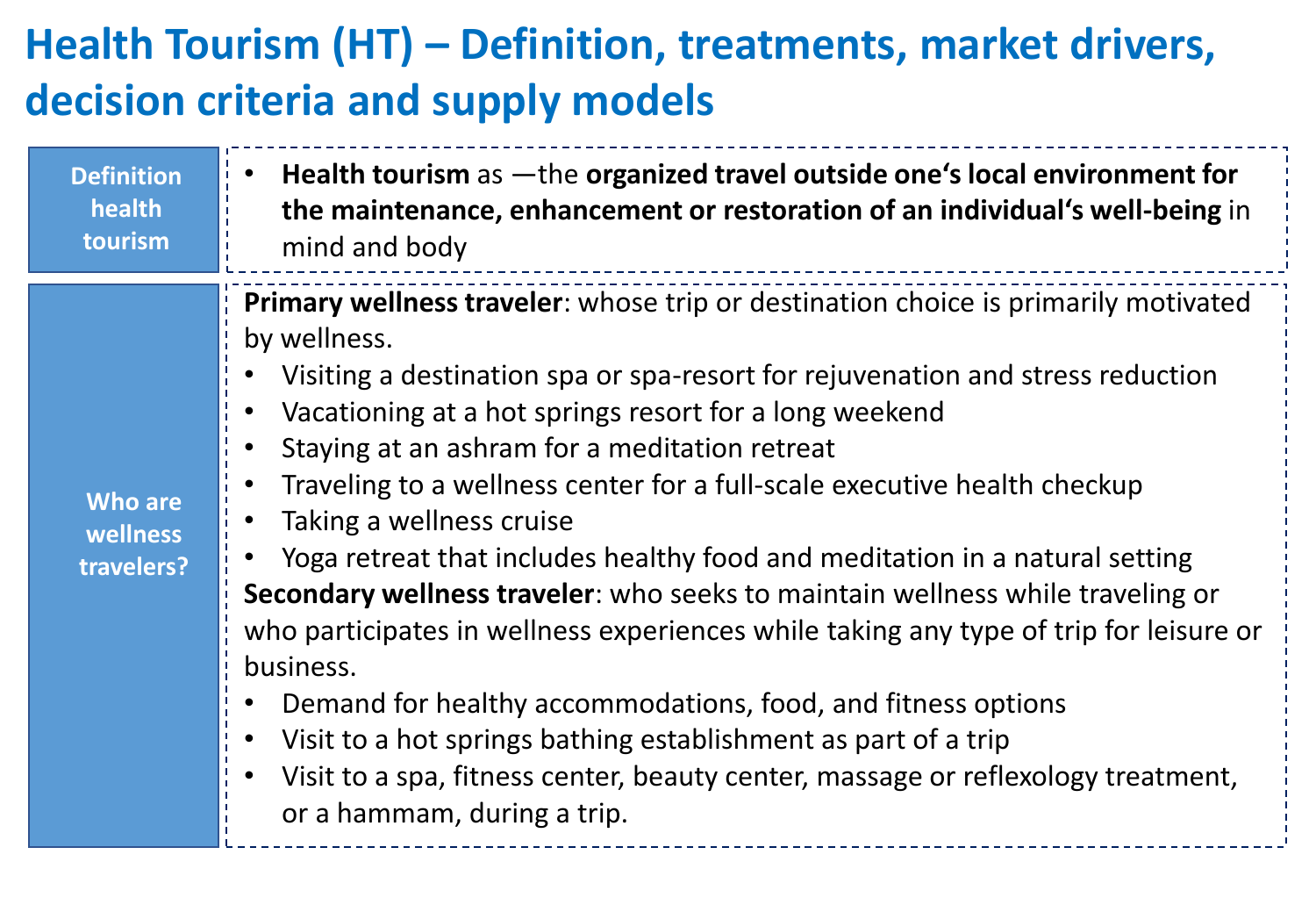### **Health Tourism: a \$0,6 bln market in a 4.3 bln industry**

**Health Tourism represents 14.8% of the global wellness industry growing at a CAGR of 6.5% in recent years.**

**People who travel tend to demand a health and health lifestyle when away from their environments, which is fueling the health tourism.**

- 
- 
- 
- **Fitness and mind-body Wellness tourism**
- Healthy eating, nutrition & weight loss Beauty & anti-aging
- $\blacksquare$  Workplace wellness  $\blacksquare$  Thermal and mineral springs
- Spa industry Wellness lifestyle real estate
- **Complementary and alternative medicine** Preventative and personalized medicine and public health
	-
	-



*Source: GWI Global Wellness Tourism Economy – November 2018; analysis JCF Strategy Consulting*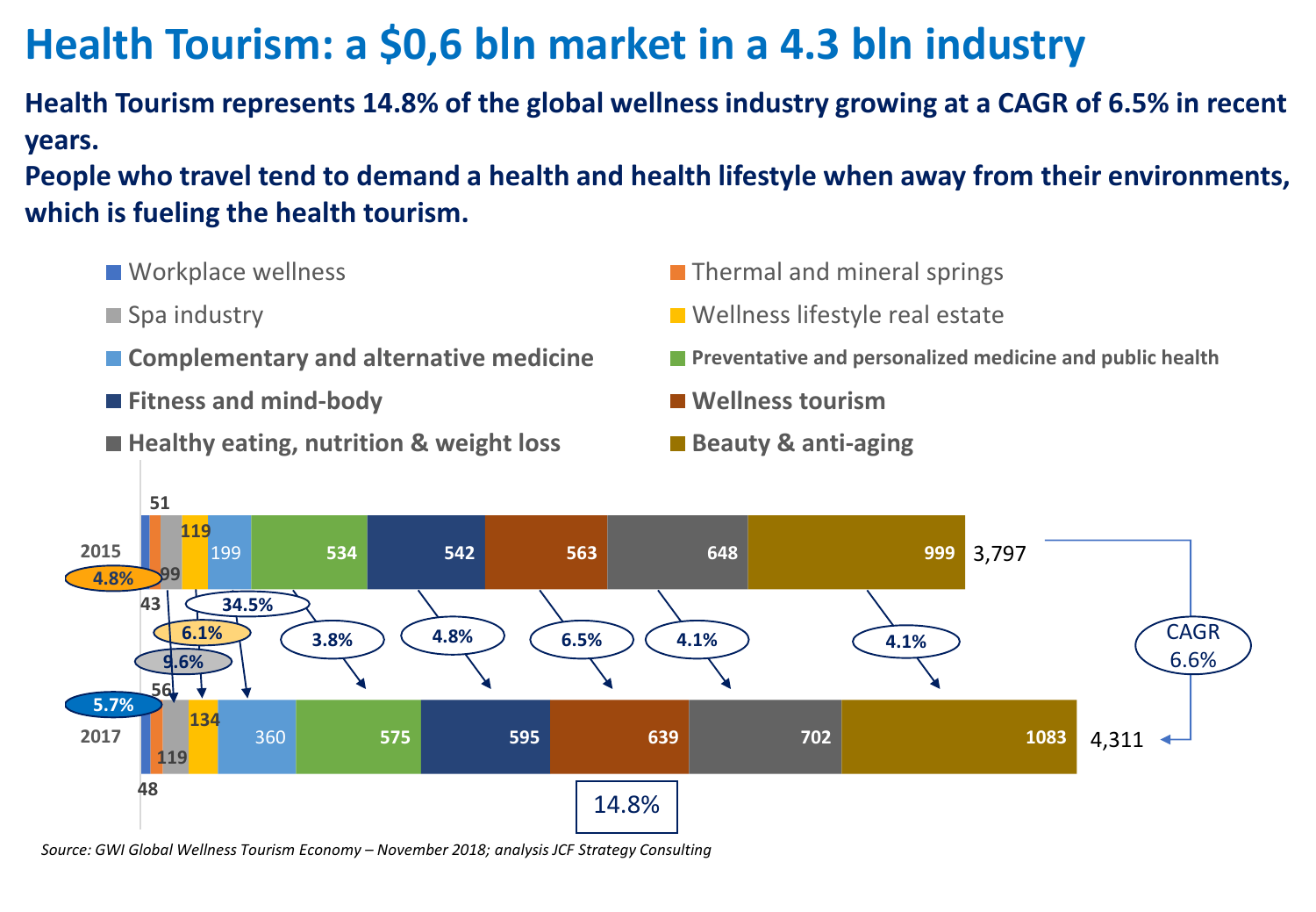## **HT market has had a strong growth (6.6% CAGR), and is expected to grow even faster during 2017-2022 at a7.5% CAGR**

**North America has surpassed Europe as largest HT market, but not in number of trips, led by Europe followed by Asia Pacific which has enjoyed rapid growth. Growth has been fueled by a rapid growth of number of trips (9.6% CAGR) and a decrease in expenditure per trip (-2.8% CAGR) between 2015 and 2017. This trend is expected to continue. Asia- Pacific and Latin America offer the lowest expenditure opportunities for travelers. Between 2017-2022 the highest growth will be in Asia-Pacific (13% CAGR), MENA (12% CAGR) and Africa (11% CAGR)**

| <b>Wellness Tourism Trips and</b> |         |       |                             |       |       |         | <b>Expenditure per</b> |
|-----------------------------------|---------|-------|-----------------------------|-------|-------|---------|------------------------|
| <b>Expenditures</b>               | # trips |       | Expenditure (US\$ billions) |       |       | trip    |                        |
| by Region, 2015 and 2017          | 2015    | 2017  | 2015                        | 2017  | 2022  | 2015    | 2017                   |
| North America                     | 186,5   | 204,1 | 215,7                       | 241,7 | 311,3 | \$1 157 | \$1 184                |
| Europe                            | 249,9   | 291,8 | 193,4                       | 210,8 | 275,0 | \$774   | \$722                  |
| Asia-Pacific                      | 193,9   | 257,6 | 111,2                       | 136,7 | 251,6 | \$573   | \$531                  |
| Latin America-Caribbean           | 46,8    | 59,1  | 30,4                        | 34,8  | 54,7  | \$650   | \$589                  |
| Middle East-North Africa          | 8,5     | 11,0  | 8,3                         | 10,7  | 18,7  | \$976   | \$973                  |
| Africa                            | 5,4     | 6,5   | 4,2                         | 4,8   | 8,1   | \$778   | \$738                  |
| <b>Total</b>                      | 691,0   | 830,1 | 563,2                       | 639,5 | 919,4 | \$815   | \$770                  |





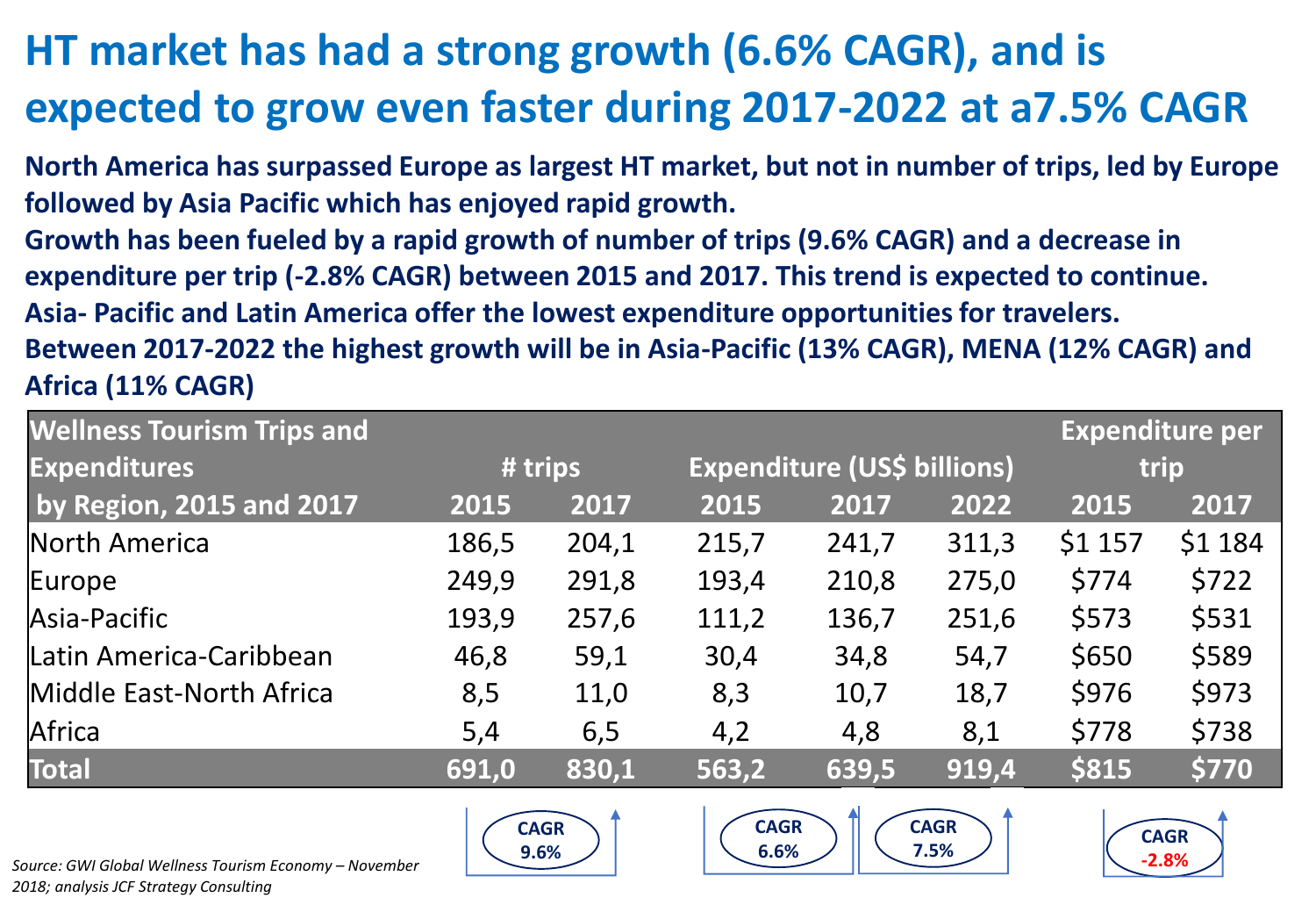#### **The HT expenditure categories are balanced in relevance**



#### *Breakdown of expenditure by category; 2017*

#### *Breakdown of trips expenditure by type; 2017*

|                                       | <b>Arrivals/ trips</b> |       | <b>Expenditure</b> |       |  |
|---------------------------------------|------------------------|-------|--------------------|-------|--|
| <b>Type of wellness travel (2017)</b> | # mln                  | %     | USD bin            | %     |  |
| Seccondary                            | 739                    | 89,0% | 551                | 86,2% |  |
| Primary                               | 91                     | 11,0% | 88                 | 13,8% |  |
| Type of trip                          |                        |       |                    |       |  |
| Domestic                              | 684                    | 82,4% | 417                | 65,2% |  |
| International                         | 146                    | 17,6% | 223                | 34,8% |  |

• HT expenditure, without the international airfare component, is lead by lodging (20%), followed by F&B (18%), in-country transport (17%), activities and excursions (16%), sopping (15%), and other services (14%);

- **Secondary travel** dominates the market with 89% of trips and 86% of expenditures;
- **Domestic trips** represent 82% of the trips and 65% or expenditures;
- **Primary travel and international trips generate higher expenses per trip.**